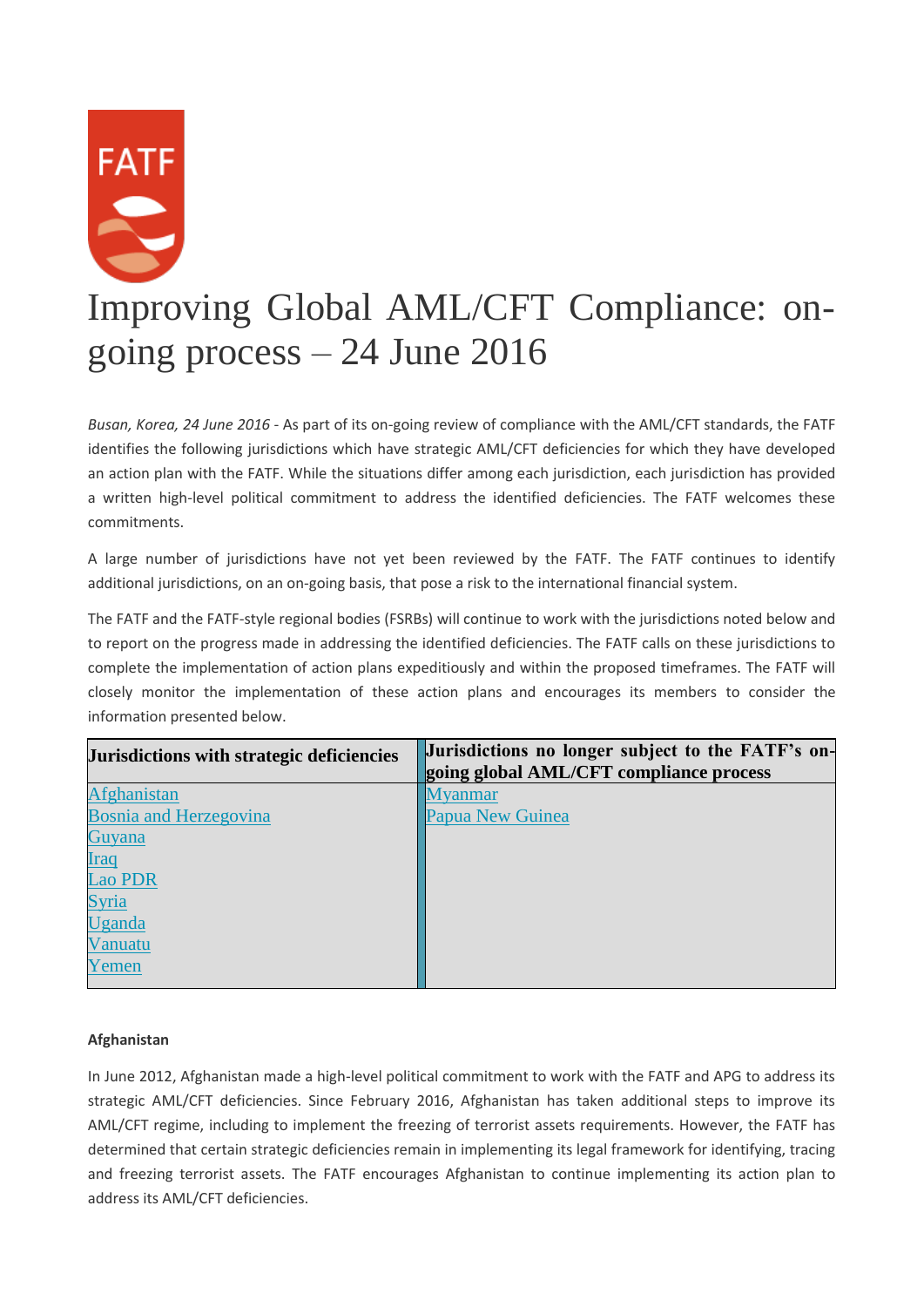#### **Bosnia and Herzegovina**

In June 2015, Bosnia and Herzegovina made a high-level political commitment to work with the FATF and MONEYVAL to address its strategic AML/CFT deficiencies. Bosnia and Herzegovina should continue to implement its action plan to address these deficiencies, including by: (1) harmonising criminalisation of terrorist financing in all criminal codes; (2) establishing and implementing an adequate legal framework for freezing terrorist assets under UNSCR 1373; (3) implementing an adequate supervisory framework; (4) implementing adequate AML/CFT measures for the non-profit sector; (5) establishing and implementing adequate cross-border currency controls; (6) harmonising criminalisation of money laundering in all criminal codes; and (7) ensuring adequate procedures for the confiscation of assets. The FATF encourages Bosnia and Herzegovina to continue implementing its action plan to address its AML/CFT deficiencies.

#### **Guyana**

Since October 2014, when Guyana made a high-level political commitment to work with the FATF and CFATF to address its strategic AML/CFT deficiencies, Guyana has substantially addressed its action plan at a technical level, including by: (1) adequately criminalising money laundering and terrorist financing; (2) establishing and implementing adequate procedures for the confiscation of assets related to money laundering; (3) establishing and implementing an adequate legal framework for identifying, tracing and freezing terrorist assets; (4) establishing a fully operational and effectively functioning financial intelligence unit; (5) establishing effective measures for customer due diligence and enhancing financial transparency; (6) strengthening suspicious transaction reporting requirements; and (7) implementing an adequate supervisory framework. The FATF will conduct an on-site visit to confirm that the process of implementing the required reforms and actions is underway to address deficiencies previously identified by the FATF.

#### **Iraq**

In October 2013, Iraq made a high-level political commitment to work with the FATF and MENAFATF to address its strategic AML/CFT deficiencies. However, the FATF has determined that certain strategic deficiencies remain. Iraq should continue to implement its action plan to address these deficiencies, including by: (1) addressing remaining issues related to its criminalisation of money laundering and terrorist financing; (2) establishing and implementing an adequate legal framework and appropriate procedures for identifying and freezing terrorist assets; (3) ensuring that all financial institutions are subject to adequate customer due diligence requirements; (4) ensuring that all financial institutions are subject to adequate suspicious transaction reporting requirements; (5) ensuring a fully operational and effectively functioning financial intelligence unit; and (6) establishing and implementing an adequate AML/CFT supervisory and oversight programme for all financial sectors. The FATF encourages Iraq to continue implementing its action plan to address its remaining AML/CFT deficiencies.

#### **Lao PDR**

In June 2013, Lao PDR made a high-level political commitment to work with the FATF and APG to address its strategic AML/CFT deficiencies. Since February 2016, Lao PDR has taken steps towards improving its AML/CFT regime, including by issuing instructions related to ML/TF provisional measures. However, the FATF has determined that certain strategic deficiencies remain. Lao PDR should continue to work on implementing its action plan to address these deficiencies, including by: (1) adequately criminalising money laundering and terrorist financing; (2) implementing an adequate legal framework for identifying, tracing and freezing terrorist assets; (3) implementing an adequate AML/CFT supervisory and oversight programme for all financial sectors; and (4) implementing effective controls for cross-border currency transactions. The FATF encourages Lao PDR to continue implementing its action plan to address its AML/CFT deficiencies.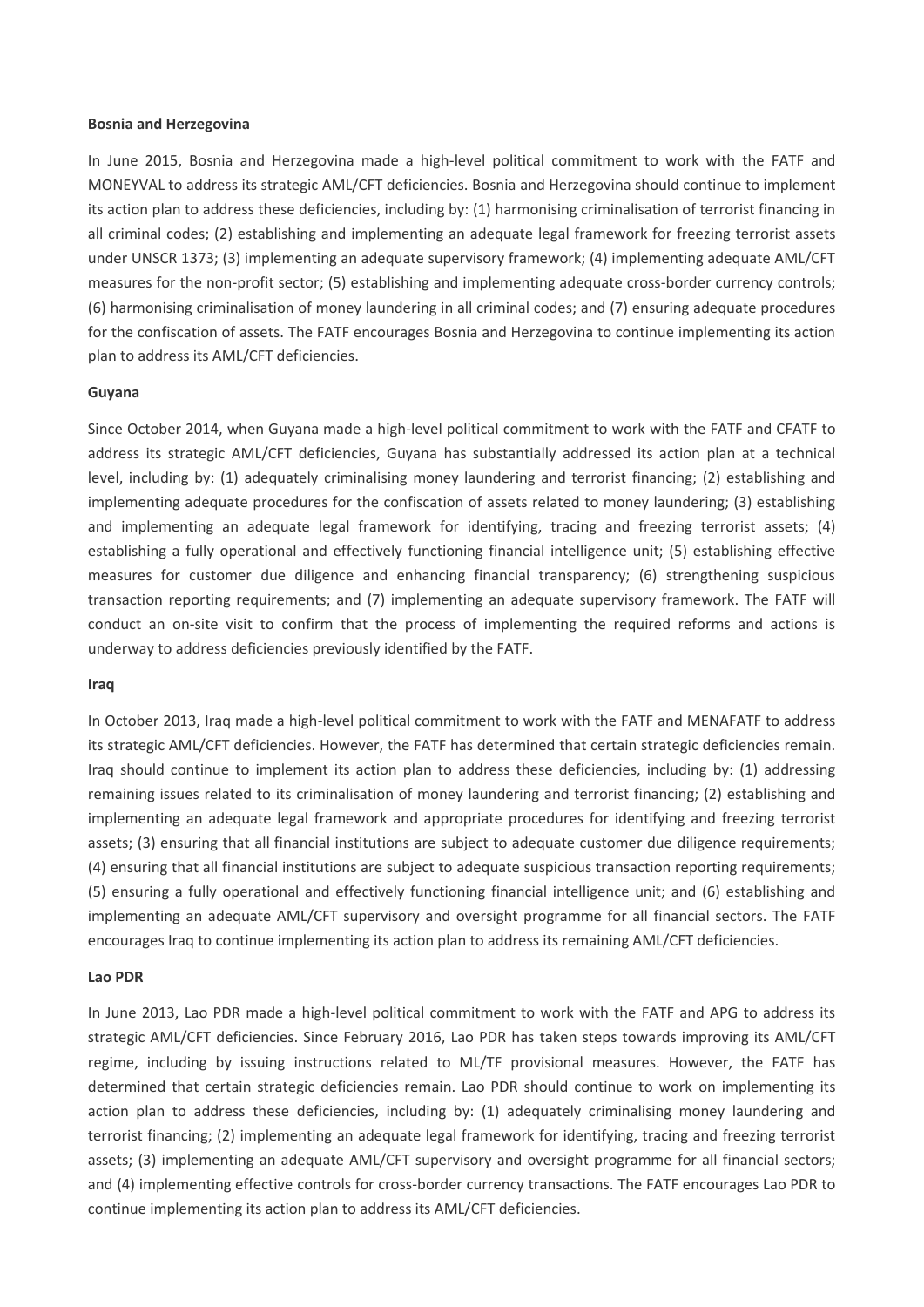#### **Syria**

Since February 2010, when Syria made a high-level political commitment to work with the FATF and MENAFATF to address its strategic AML/CFT deficiencies, Syria has made progress to improve its AML/CFT regime. In June 2014, the FATF determined that Syria had substantially addressed its action plan at a technical level, including by criminalising terrorist financing and establishing procedures for freezing terrorist assets. While the FATF determined that Syria has completed its action plan agreed upon with the FATF, due to the security situation, the FATF has been unable to conduct an on-site visit to assess whether the process of implementing the required reforms and actions is underway. The FATF will continue to monitor the situation, and will conduct an on-site visit at the earliest possible date.

#### **Uganda**

In February 2014, Uganda made a high-level political commitment to work with the FATF and ESAAMLG to address its strategic AML/CFT deficiencies. Since its original action plan, Uganda was subject to a mutual evaluation, which highlighted additional strategic deficiencies. These deficiencies have been included in the revised action plan, to which a renewed political commitment was provided in June 2016. Uganda should continue to work on addressing the following deficiencies: (1) adequately criminalise terrorist financing; (2) establish an adequate legal basis for freezing terrorist funds in relation to UNSCRs 1267 and 1373, and their successor resolutions; (3) ensure that all financial institutions are subject to adequate record-keeping requirements; (4) establish a fully operational and effectively functioning financial intelligence unit; (5) introduce and implement an appropriate legal basis to permit the competent authorities to provide a wide range of mutual legal assistance; and (6) ensure that appropriate laws and procedures are in place with regard to international co-operation for the financial intelligence unit and supervisory authorities. The FATF encourages Uganda to continue implementing its action plan to address its AML/CFT deficiencies.

#### **Vanuatu**

In February 2016, Vanuatu made a high-level political commitment to work with the FATF and APG to address its strategic AML/CFT deficiencies. Since February 2016, Vanuatu has removed the barrier to information sharing between the FIU and law enforcement, and provided guidance in relation to asset freezing and reporting of frozen assets. Vanuatu should continue to work on implementing its action plan to address these deficiencies, including by: (1) adequately criminalising money laundering and terrorist financing; (2) establishing and implementing adequate procedures for the confiscation of assets related to money laundering; (3) establishing and implementing an adequate legal framework for identifying, tracing and freezing terrorist assets and other UNSCR sanctions; (4) ensuring a fully operational and effectively functioning financial intelligence unit; (5) strengthening preventive measures, including for wire transfers; (6) establishing transparency for the financial sector, and for legal persons and arrangements; (7) implementing an adequate AML/CFT supervisory and oversight programme for all the financial sector and trust and company service providers; and (8) establishing appropriate channels for international co-operation and domestic coordination policies and actions on identified risks and ensuring effective implementation. The FATF encourages Vanuatu to continue implementing its action plan to address its AML/CFT deficiencies.

#### **Yemen**

Since February 2010, when Yemen made a high-level political commitment to work with the FATF and MENAFATF to address its strategic AML/CFT deficiencies, Yemen has made progress to improve its AML/CFT regime. In June 2014, the FATF determined that Yemen had substantially addressed its action plan at a technical level, including by adequately criminalising money laundering and terrorist financing; establishing procedures to